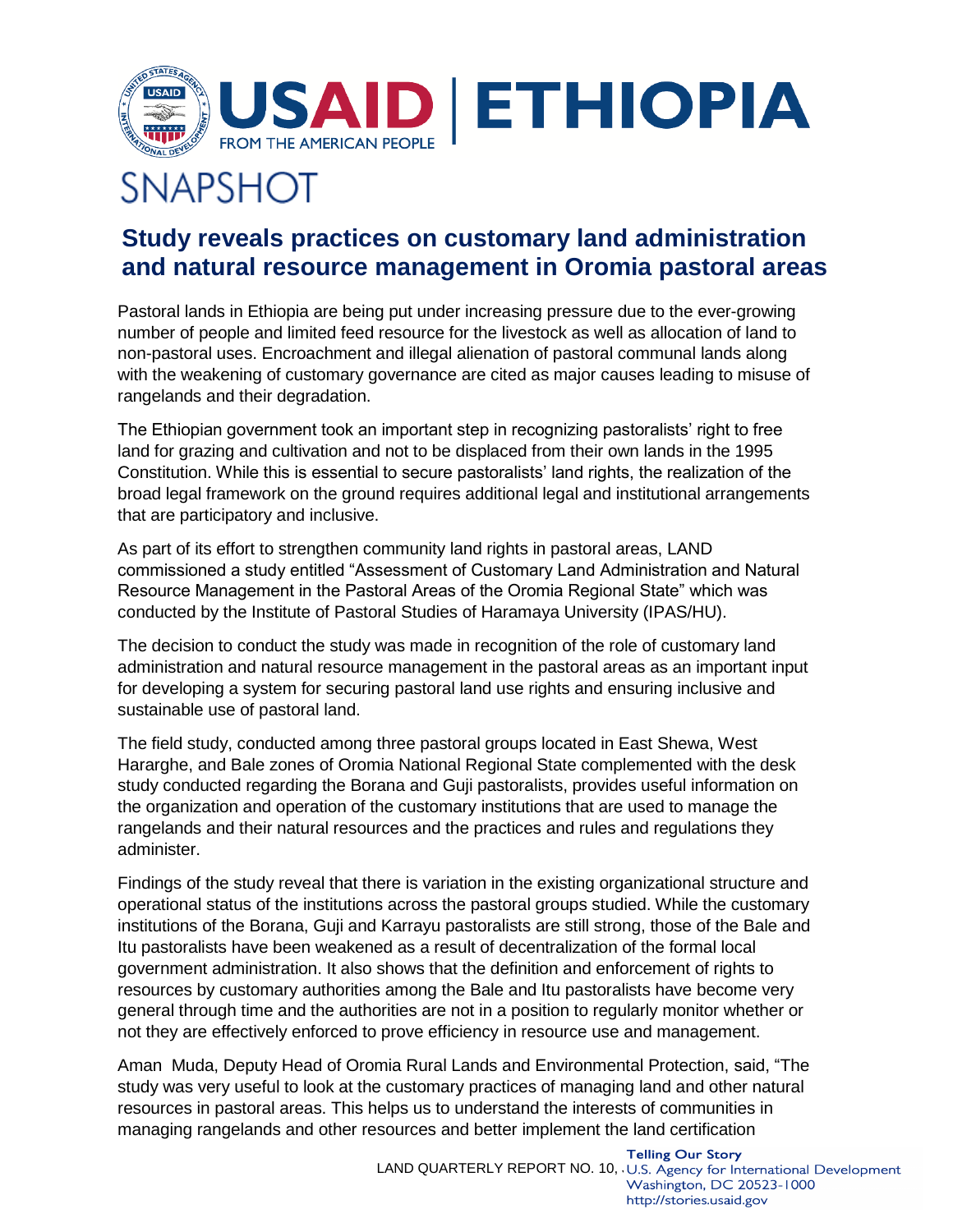process. The study is also timely, as pastoral communities are demanding official certification for their land use rights."



**Aman Muda, Deputy Head of Oromia Rural Lands and Environmental Protection, said, "The study was very useful to look at the customary practices of managing land and other natural resources in pastoral areas."**

"The findings will help us strengthen the customary practices for efficient and effective management of land and natural resources in these areas. Based on the recommendations of the study, we started engaging communities in discussing better ways of handling the certification process. I believe this study also benefits us to look at better ways of identifying land for different purposes carefully in consideration of the interests of the communities as well as its potential and preventing encroachment of land," Aman added.

According to the study, as the formal governance structure extends into the pastoral system, the long-lived customary territorial organization and management of the rangeland resources and traditional administrative units have been overlaid by the formal administrative structures. The overlap of these boundaries increases the risk of conflict and undermines the chance of internal cooperative relationship.

"Pastoralists have secured and sustained their natural resources through their strong tradition by assigning responsible persons for their management," said Abba Gada Guyo Goba, Chief Aba Gada (customary leader) of the Boran Community. "The formal and informal structures very much support each other. The tradition that has existed long before the formal institution has nothing to contradict it, but complement each other on a number of issues. But a widerlevel discussion and awareness raising is important since everyone here does not have equal understanding about pastoral land use right certification and its approaches."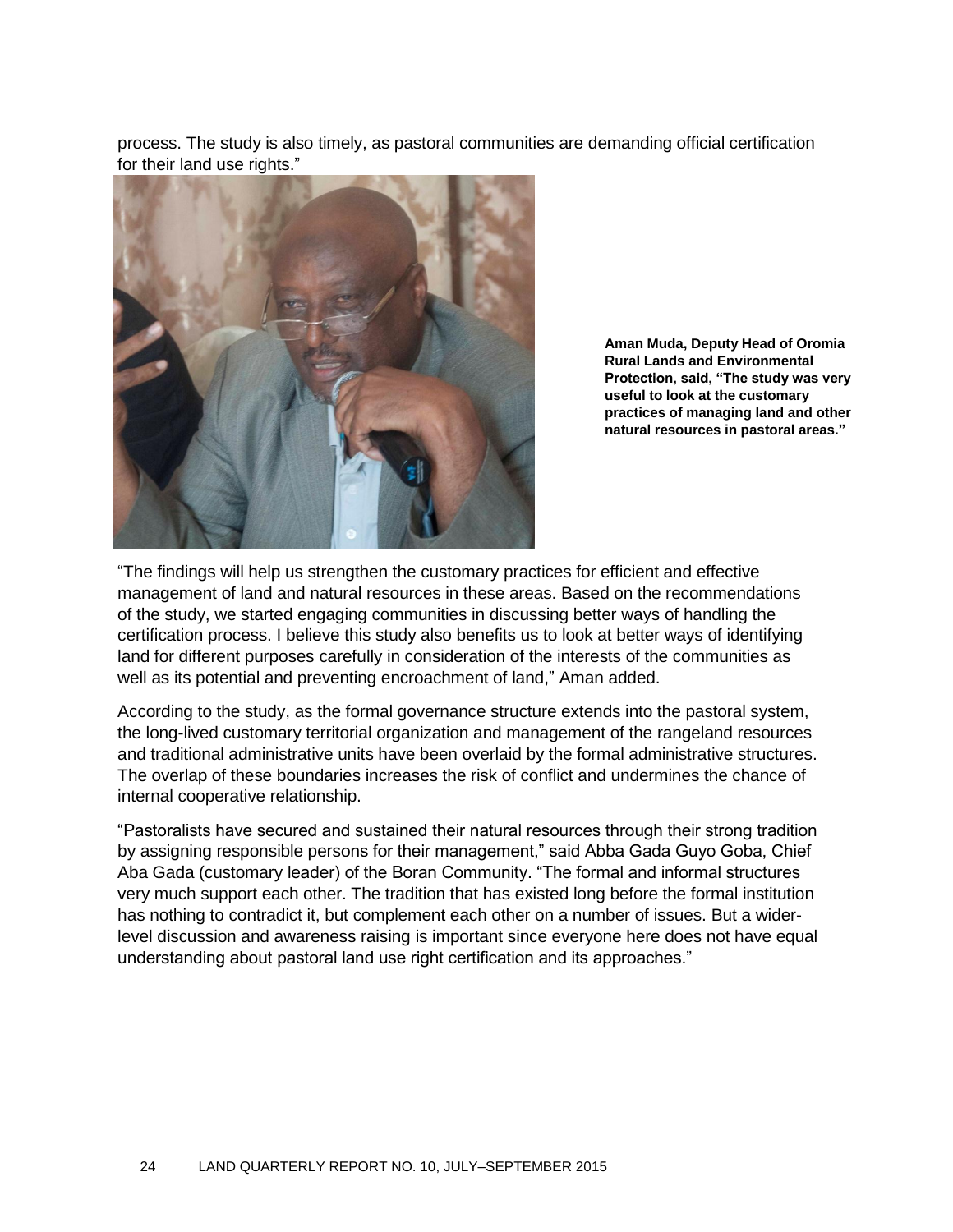

**Abba Gada Guyo Goba, Chief Aba Gada (traditional leader) of the Boran Community, said: "Pastoralists have secured and sustained their natural resources through their strong tradition by assigning responsible persons for their management."** 

Regarding gender, the findings show that women's contribution to land administration and natural resource management in the customary systems remain almost invisible due to sociocultural barriers. Based on the findings, the study proffered recommendations towards recognizing and strengthening communal land use rights and giving formal recognition to the customary institutions to manage pastoralists land use rights.

The recommendations include providing contextual definition of communal land rights of the pastoralists with the details on access and use rights and how the rights are exercised and protected and recognizing the customary institutions and authorities/organs that would operate in collaboration with the formal state functionaries. Communal land certification should follow the boundaries of the customary communal grazing areas used by the pastoralists, which contain both dry and wet season grazing resources, as the units of certification. Day to day management of the grazing resources should be left to elders' council and that they should be formally recognized and strengthened to discharge their duties in a more inclusive, accountable and effectively manner.

Finally, the study recommends that providing training for the customary authorities on state land policy and to the state functionaries about operation of the customary systems will foster collaboration in securing pastoral land use rights and instituting rangelands land use planning and implementation for improve the resource base and increase livestock production that will improve the livelihoods of the pastoralists.

LAND organized a workshop aimed to discuss and validate the findings of the assessment with a view to providing a forum for key stakeholders, especially the Oromia region officials and community representatives to discuss on issues of securing the land use rights of pastoralists to provide directions on legal and administrative solutions that are needed to address them.

Building on the evidence generated through this study, LAND will continue to engage with officials of the federal and local governments, members of the community and other stakeholders while providing support to strengthen community land rights in pastoral areas.